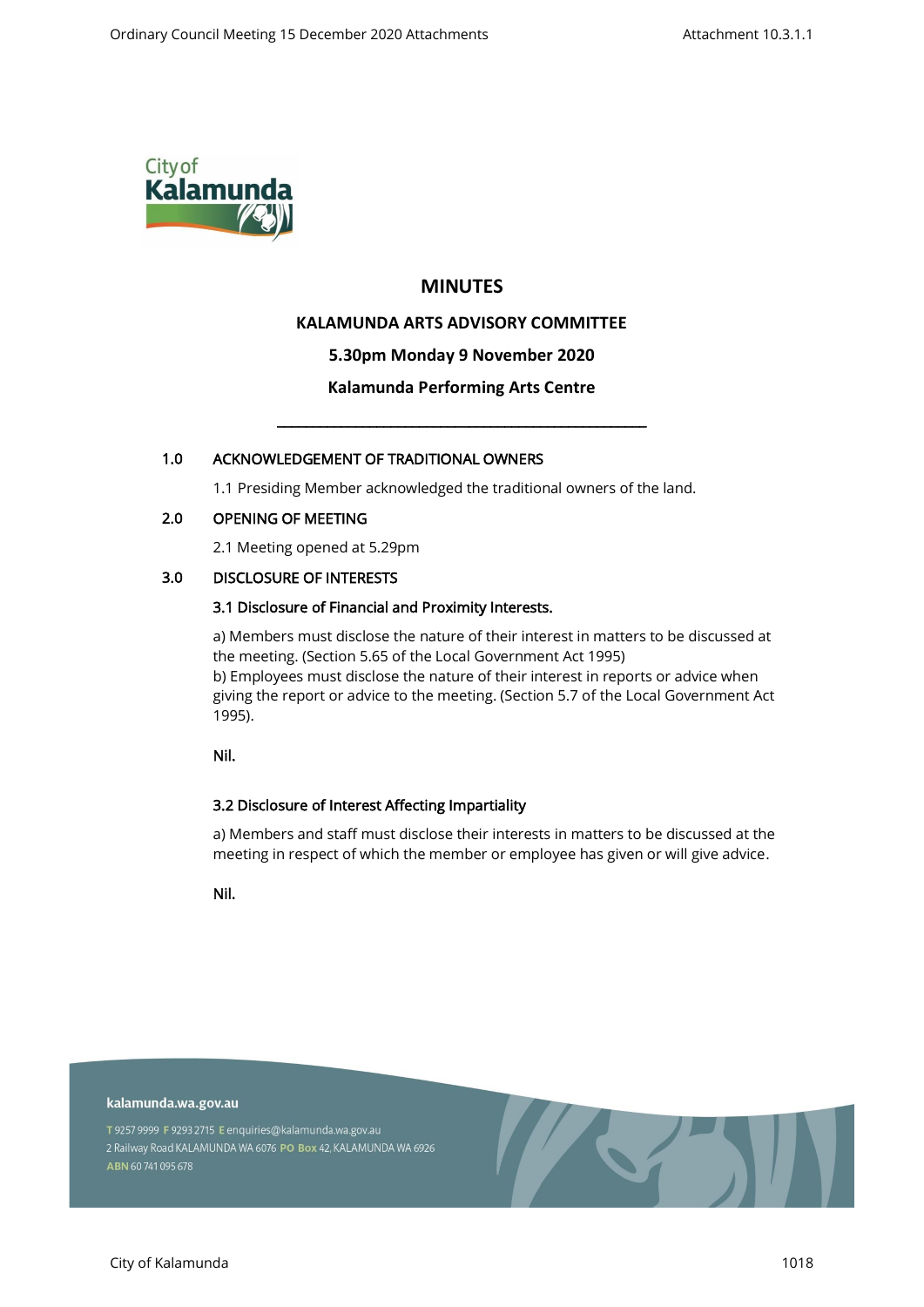Kalamunda Arts Advisory Committee

Minutes – 9 November 2020

### 4.0 ATTENDANCE AND APOLOGIES

# 4.1 Attendance

# Committee

Cr Kathy Ritchie Andy Farrant Annette Eassie Stephen Castledine Sian McMillan Claire Eden Michelle White Ruth Bale Cr Geoff Stallard

Councillor Delegate Presiding Committee Member Committee Member Committee Member Committee Member Committee Member (Deputy Chair) Committee Member Committee Member Proxy Councillor Delegate

# City of Kalamunda Staff

Andre Stuyt

### Apologies

| Leon Allen      |  |
|-----------------|--|
| Briony Bray     |  |
| Gordon Mitchell |  |
| Jessica Wellman |  |

Manager Commercial & Cultural Services

Committee Member Committee Member Committee Member Committee Member

# 5.0 CONFIRMATION OF MINUTES FROM THE PREVIOUS MEETING

#### MOTION

"That the minutes of the Kalamunda Arts Advisory Committee held on 26/10/20 are confirmed as a true and accurate record of the proceedings."

| Moved:    | <b>Steve Castledine</b>    |
|-----------|----------------------------|
| Seconded: | Cr Kathy Ritchie           |
| Vote:     | <b>Carried Unanimously</b> |

# 6.0 CENTRAL MALL UPGRADE

General discussion regarding the Feedback prepared by the working group.

#### MOTION

The City of Kalamunda Arts Advisory Committee recommends the following actions and inclusions be adopted by Council as part of the re-development of Central Mall:

City of Kalamunda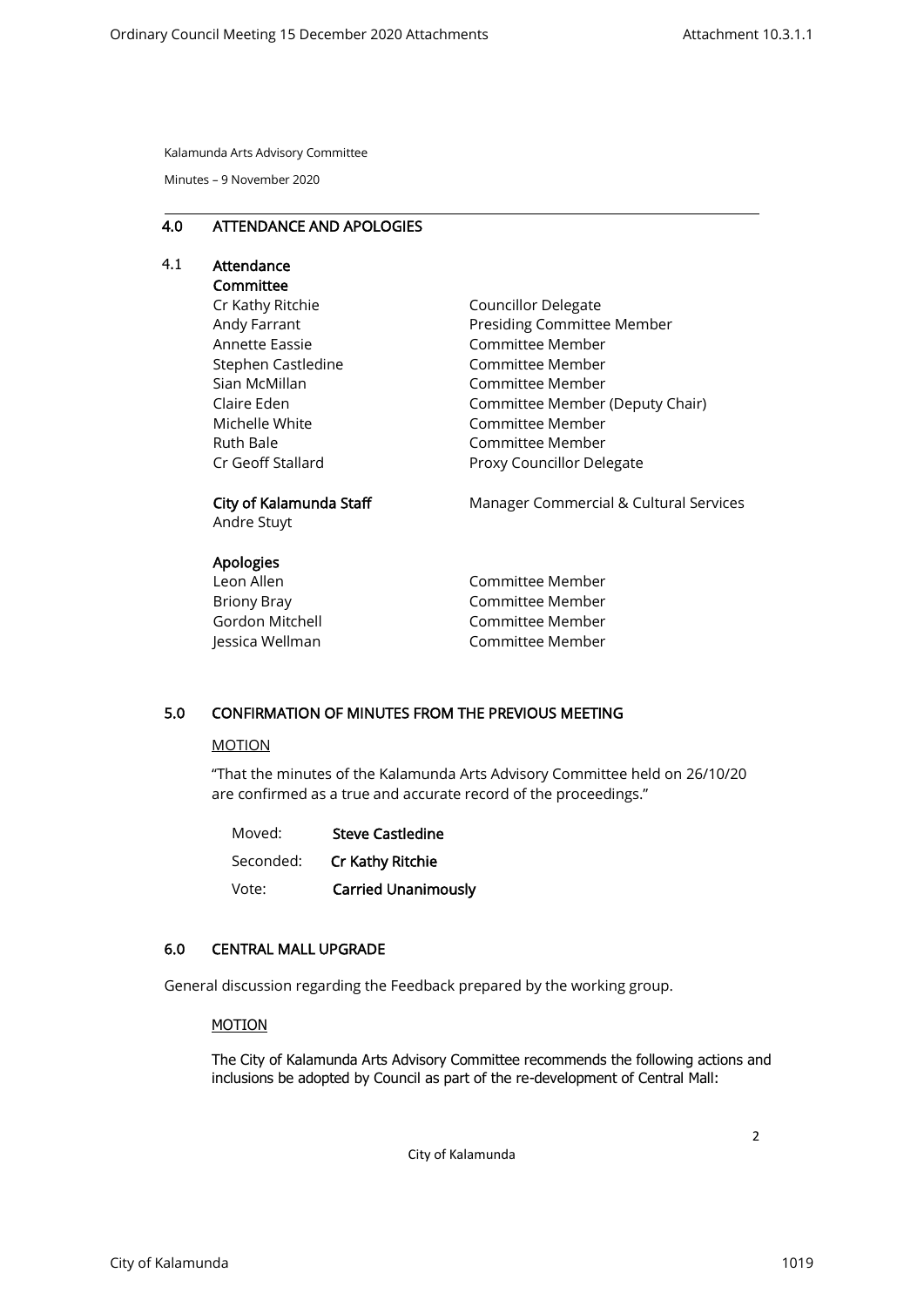Kalamunda Arts Advisory Committee

Minutes – 9 November 2020

- 1. That the Central Mall redevelopment is the first major city project to be undertaken since the adoption of four key City strategies – Arts, Tourism, Environment and RAP. The Committee sees considerable benefit of a cross-strategy approach to facilitate Focus Area 1 of the Arts Strategy - Placemaking and Identity be adopted. The redevelopment is powerful opportunity to align across all four strategies and to take full advantage of the area for visitors and residents.
- 2. Seek appropriate advice and cultural guidance and consultation to naming the mall, the telling of traditional stories, informing design elements, street infrastructure and plantings from appropriately recognised Wadjuk Noongar elders. That these cultural elements feature strongly in the final development in ways that align with the City's Reconciliation Action Plan.
- 3. Community expertise in the Arts Advisory Committee and more broadly the City's community be a source of specialist advice that relate to lighting, sound and other facilities that enable arts and community activities to take place in the mall. This specialist knowledge also extends to strong links to networks of creative, qualified and experienced personnel who offer greater value adding opportunities and who can be sought using the City's standard procurement processes.
- 4. The public art funds allocated to this project, \$24,000, be used to cover the costs of artists' design and creative fees. This will ensure that local artists are able to benefit from the City's investment in the mall as well as extending the City's formal link to artists.
- 5. That the City appoint an artist to be part of the design team to inform all elements of the redevelopment. This recommendation actions Item 1.4 of the Arts Strategy, that relates to improved visual attractiveness of the City and Item 1.6, that recommends engagement of creative specialists (artists/curators) to be part of the design teams of City projects.
- 6. That the design and placement of metal posts/trunks, street furniture, catenary lighting, plantings, written and visual messages, images, sounds, smell (from plants) and other elements should be central to this development to provide a distinctive look for this part of Kalamunda. That these are informed by the natural environment, Indigenous advice and consultation.
- 7. All lighting be LED format selected for its warm colour, adaptability, programmability and energy saving is used rather than more traditional sources of mall lighting.
- 8. Linked to this recommendation is the use of digital projection on large trees near Mead and Barber Sts, external building walls and other reflective areas so that local visual stories can be shown and used to attract residents and visitors to the mall at night.
- 9. Advice be sought to select the best plantings of aromatic local plants that create habitat for quendas, installation of mature trees (possibly deciduous Australian) to break up some of the existing open areas and for these to be planted with appropriate horticultural and Australian plant advice.
- 10. This redevelopment source sustainable, recycled and natural materials.

As a note the Arts Advisory Committee is invited to be involved in City developments early in the project planning and design so the opportunities for community and creative input can be optimised and local employment can add to the arts economy.

City of Kalamunda

3